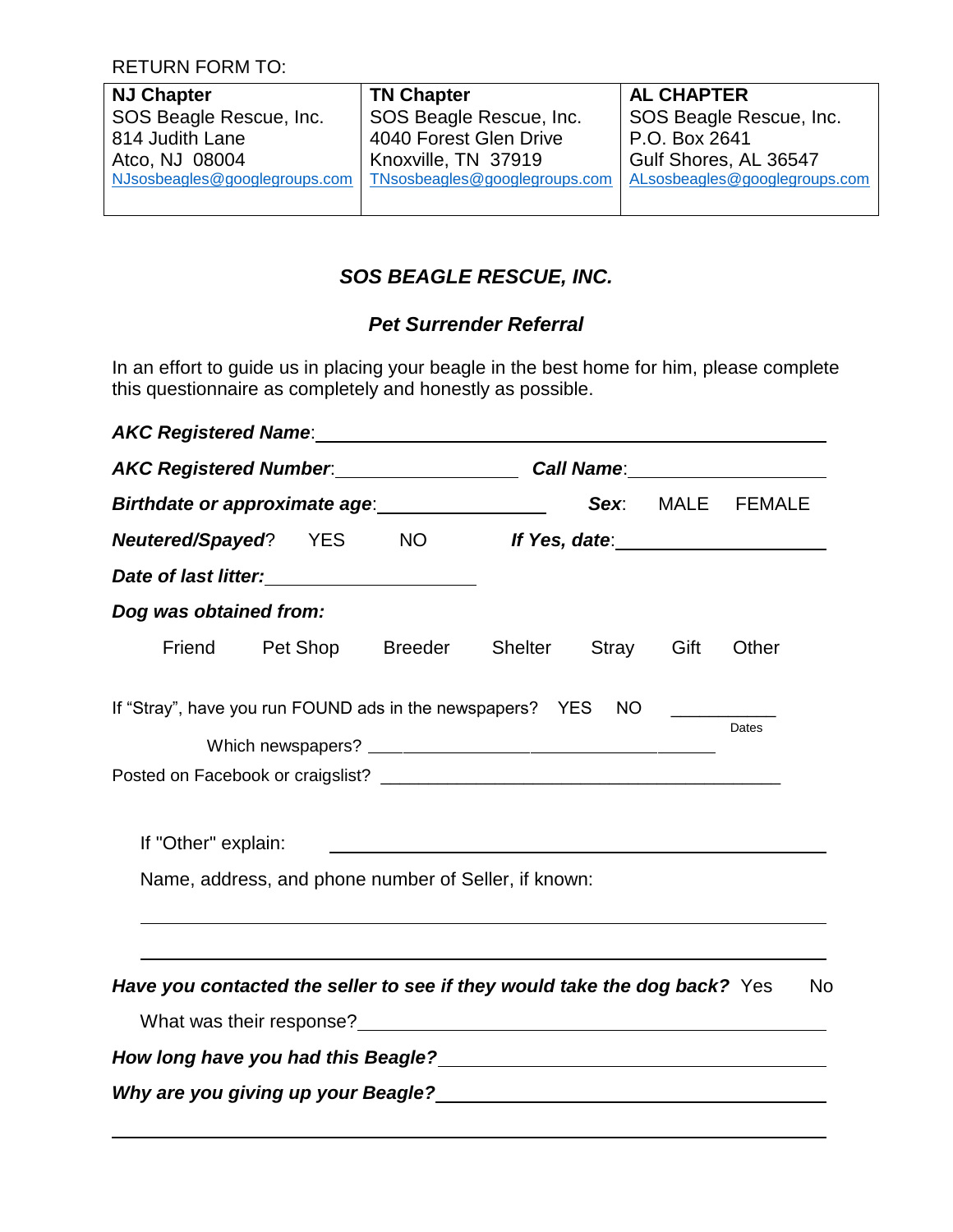## *Circle the characteristics that best describe your Beagle:*

| Active                                                              | Affectionate   | Aggressive                                                                                                                                                                                                                             | Attentive          | Confident                                                                        |
|---------------------------------------------------------------------|----------------|----------------------------------------------------------------------------------------------------------------------------------------------------------------------------------------------------------------------------------------|--------------------|----------------------------------------------------------------------------------|
| Demanding                                                           | Easygoing      | Fearful                                                                                                                                                                                                                                | Friendly           | Gentle                                                                           |
| Happy                                                               |                | Hardheaded Hyperactive Independent                                                                                                                                                                                                     |                    | Insecure                                                                         |
| Loving                                                              | Mannerly       | Obedient                                                                                                                                                                                                                               | Passive            | Playful                                                                          |
| Quiet                                                               | Reserved       | Sensitive                                                                                                                                                                                                                              | Sociable           | Stubborn                                                                         |
| Submissive                                                          | Timid          | Uncontrollable                                                                                                                                                                                                                         |                    |                                                                                  |
| What would you have liked to have changed about your Beagle?        |                |                                                                                                                                                                                                                                        |                    |                                                                                  |
|                                                                     |                | Aggressiveness Barking Biting Chasing Chewing Climbing                                                                                                                                                                                 |                    |                                                                                  |
|                                                                     |                |                                                                                                                                                                                                                                        |                    | Digging Fear of Noise Fighting Growling Jumping Up Over-protectiveness           |
|                                                                     |                | Raiding the Garbage Running Away Soiling Stealing                                                                                                                                                                                      |                    | Howling                                                                          |
| Has your Beagle ever bitten or shown any aggressive tendencies? Yes |                |                                                                                                                                                                                                                                        |                    | <b>No</b>                                                                        |
|                                                                     |                |                                                                                                                                                                                                                                        |                    | If yes, to whom, and under what circumstances: _________________________________ |
|                                                                     |                |                                                                                                                                                                                                                                        |                    |                                                                                  |
| Is your Beagle possessive of toys, food, or his people?             |                |                                                                                                                                                                                                                                        | Yes                | <b>No</b>                                                                        |
|                                                                     |                | Please explain: Note and the set of the set of the set of the set of the set of the set of the set of the set of the set of the set of the set of the set of the set of the set of the set of the set of the set of the set of         |                    |                                                                                  |
| Has your Beagle been raised with children?                          |                |                                                                                                                                                                                                                                        | Yes<br><b>No</b>   |                                                                                  |
|                                                                     |                |                                                                                                                                                                                                                                        |                    |                                                                                  |
| Has your Beagle been raised with other animals?                     |                |                                                                                                                                                                                                                                        | <b>Yes</b>         | <b>No</b>                                                                        |
|                                                                     |                | If yes, what types?<br><u>If</u> yes, what types?                                                                                                                                                                                      |                    |                                                                                  |
|                                                                     |                |                                                                                                                                                                                                                                        |                    |                                                                                  |
| Is your Beagle a housepet?                                          |                | Yes<br><b>No</b>                                                                                                                                                                                                                       |                    |                                                                                  |
| Is your Beagle housebroken?                                         |                | <b>Yes</b><br>No                                                                                                                                                                                                                       |                    |                                                                                  |
|                                                                     |                | How frequently must he go out?<br><u>Letter and the set of the set of the set of the set of the set of the set of the set of the set of the set of the set of the set of the set of the set of the set of the set of the set of th</u> |                    |                                                                                  |
|                                                                     |                |                                                                                                                                                                                                                                        |                    |                                                                                  |
| How do you exercise your Beagle? Walk                               |                |                                                                                                                                                                                                                                        | Kennel run<br>Yard | Run loose                                                                        |
| What percentage of the time will he come to you when called?        |                |                                                                                                                                                                                                                                        |                    |                                                                                  |
| 100%                                                                | 75%<br>50%     | 25%                                                                                                                                                                                                                                    | 1%                 |                                                                                  |
| <b>What games does your Beagle enjoy playing?</b> Fetch             |                |                                                                                                                                                                                                                                        | Tag                | Tug-O-War                                                                        |
| Frisbee                                                             | Ball<br>Other: |                                                                                                                                                                                                                                        |                    |                                                                                  |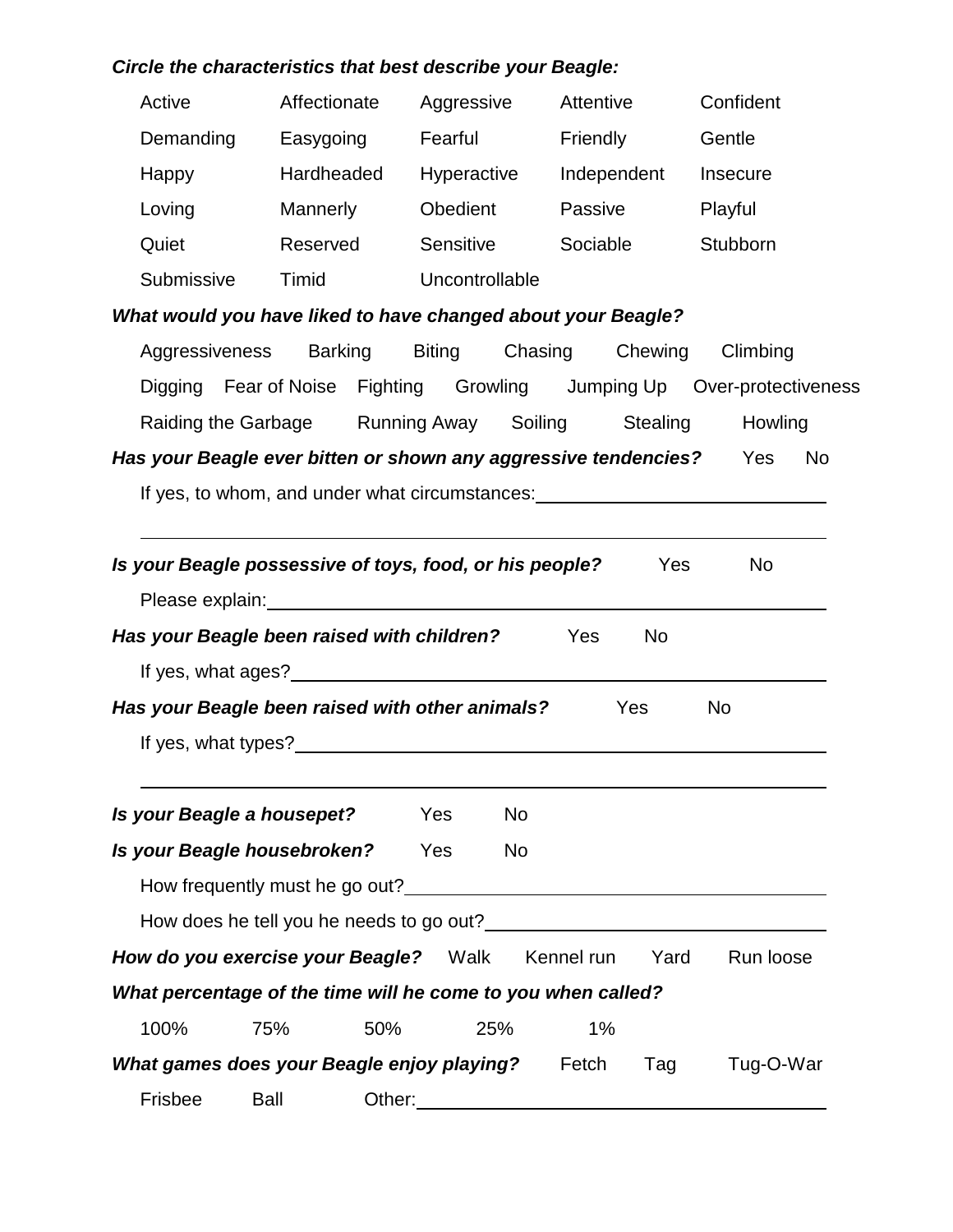| <b>What tricks does your Beagle know?</b> Shake hands Sit Up Roll over                                                                                                                                                         |  |    |    |           |                  |                          |
|--------------------------------------------------------------------------------------------------------------------------------------------------------------------------------------------------------------------------------|--|----|----|-----------|------------------|--------------------------|
| Play dead Speak Other: 0.11 Chemical Chemical Speak Other:                                                                                                                                                                     |  |    |    |           |                  |                          |
| <b>During the day, is your Beagle happiest in:</b> House Crate                                                                                                                                                                 |  |    |    |           |                  | Outside                  |
| Other: University of the Commission of the Commission of the Commission of the Commission of the Commission of the Commission of the Commission of the Commission of the Commission of the Commission of the Commission of the |  |    |    |           |                  |                          |
| At night, is your Beagle happiest in: Bed with you House Crate Outside                                                                                                                                                         |  |    |    |           |                  |                          |
|                                                                                                                                                                                                                                |  |    |    |           |                  |                          |
| Is your Beagle crate trained? Yes                                                                                                                                                                                              |  |    | No |           |                  |                          |
| Does your Beagle enjoy car rides? Yes No                                                                                                                                                                                       |  |    |    |           |                  |                          |
| Crated Rides loose quietly Frightened Rambunctious                                                                                                                                                                             |  |    |    |           |                  | <b>Car Sick</b>          |
| <b>Does your Beagle know how to go up and down stairs?</b> Yes                                                                                                                                                                 |  |    |    |           |                  | No                       |
| <b>Does your Beagle hunt?</b> Yes                                                                                                                                                                                              |  | No |    |           |                  |                          |
| Has your Beagle been obedience trained? Yes                                                                                                                                                                                    |  |    |    | <b>No</b> |                  |                          |
| Name and phone number of training school or instructor: ________________________                                                                                                                                               |  |    |    |           |                  |                          |
|                                                                                                                                                                                                                                |  |    |    |           |                  |                          |
| How does your Beagle respond to commands?                                                                                                                                                                                      |  |    |    |           |                  |                          |
| Excellent Good Fair Poor                                                                                                                                                                                                       |  |    |    |           | When HE wants to |                          |
| What is the best way to get your Beagle to listen/obey? Praise Treats                                                                                                                                                          |  |    |    |           |                  |                          |
| Correction Firm Voice Other: 2000 011 Correction                                                                                                                                                                               |  |    |    |           |                  |                          |
| <b>What food do you feed your Beagle?</b> Canned Dry Soft-Moist                                                                                                                                                                |  |    |    |           |                  |                          |
|                                                                                                                                                                                                                                |  |    |    |           |                  | Quantity:_______________ |
| Is your Beagle on heartworm preventative? No Yes Daily Monthly                                                                                                                                                                 |  |    |    |           |                  |                          |
| Date last given:<br><u>Date last given:</u>                                                                                                                                                                                    |  |    |    |           |                  |                          |
| Name, address and phone of your Beagle's vet:                                                                                                                                                                                  |  |    |    |           |                  |                          |
|                                                                                                                                                                                                                                |  |    |    |           |                  |                          |
|                                                                                                                                                                                                                                |  |    |    |           |                  |                          |
|                                                                                                                                                                                                                                |  |    |    |           |                  |                          |

*Please attach a copy of Beagle's medical records, including spay/neuter certificate, Rabies certificate, and last DHLPP shot. A picture would also help.*